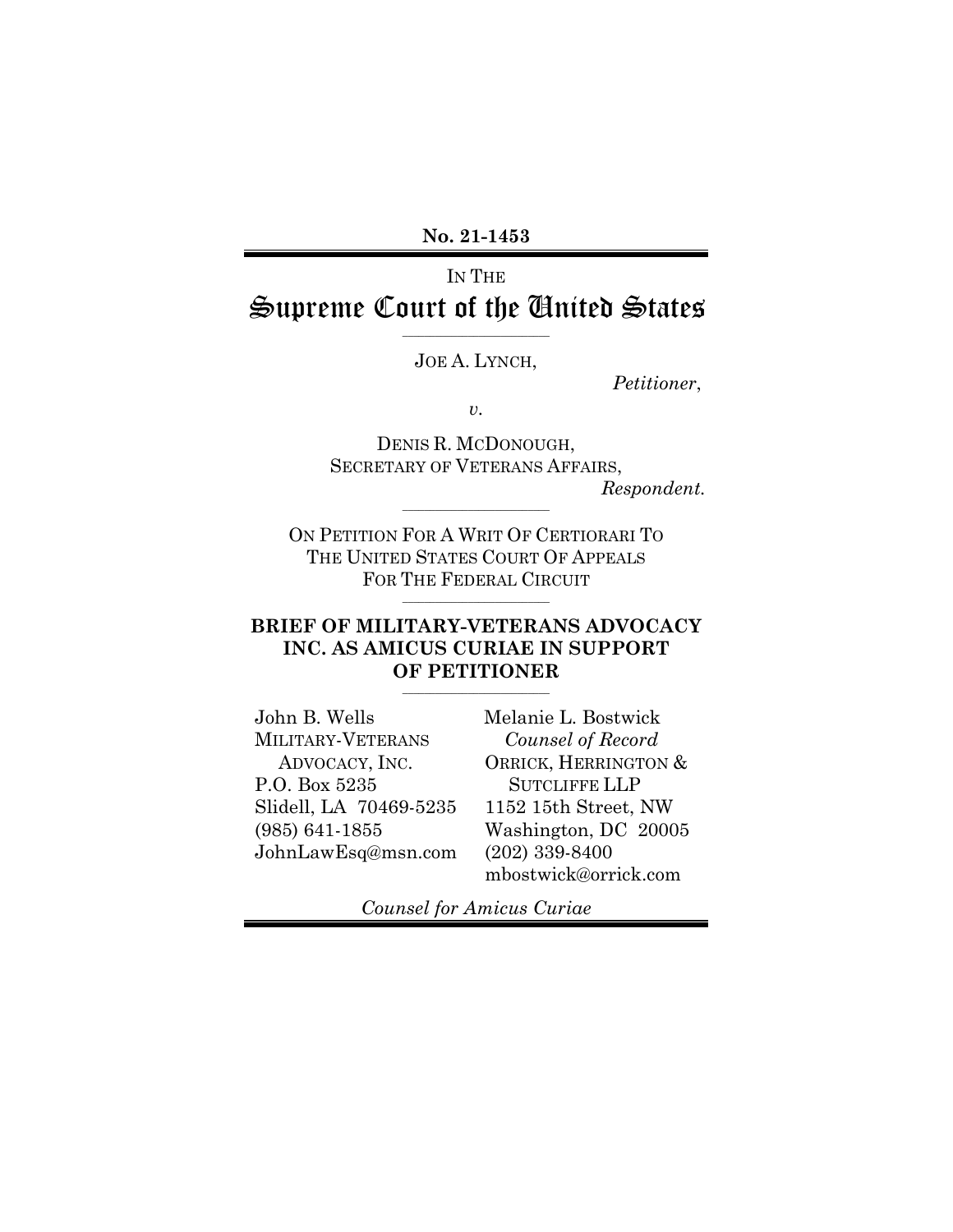# **TABLE OF CONTENTS**

| Page                                                                                      |
|-------------------------------------------------------------------------------------------|
|                                                                                           |
| INTEREST OF AMICUS CURIAE 1                                                               |
| <b>INTRODUCTION AND SUMMARY OF</b>                                                        |
|                                                                                           |
| The Federal Circuit's Interpretation of<br>I.<br>§ 5107(b) Contradicts the Statutory Text |
| A. The <i>Ortiz/Lynch</i> Rule Reinstates the<br>Flawed Preponderance of the Evidence     |
| B. The <i>Ortiz/Lynch</i> Rule Employs<br>Adversarial Concepts in a Non-                  |
| C. The <i>Ortiz/Lynch</i> Rule Allows VA to<br>Evade Its Statutory Obligation-and         |
| II. The Question Presented Is Important and                                               |
|                                                                                           |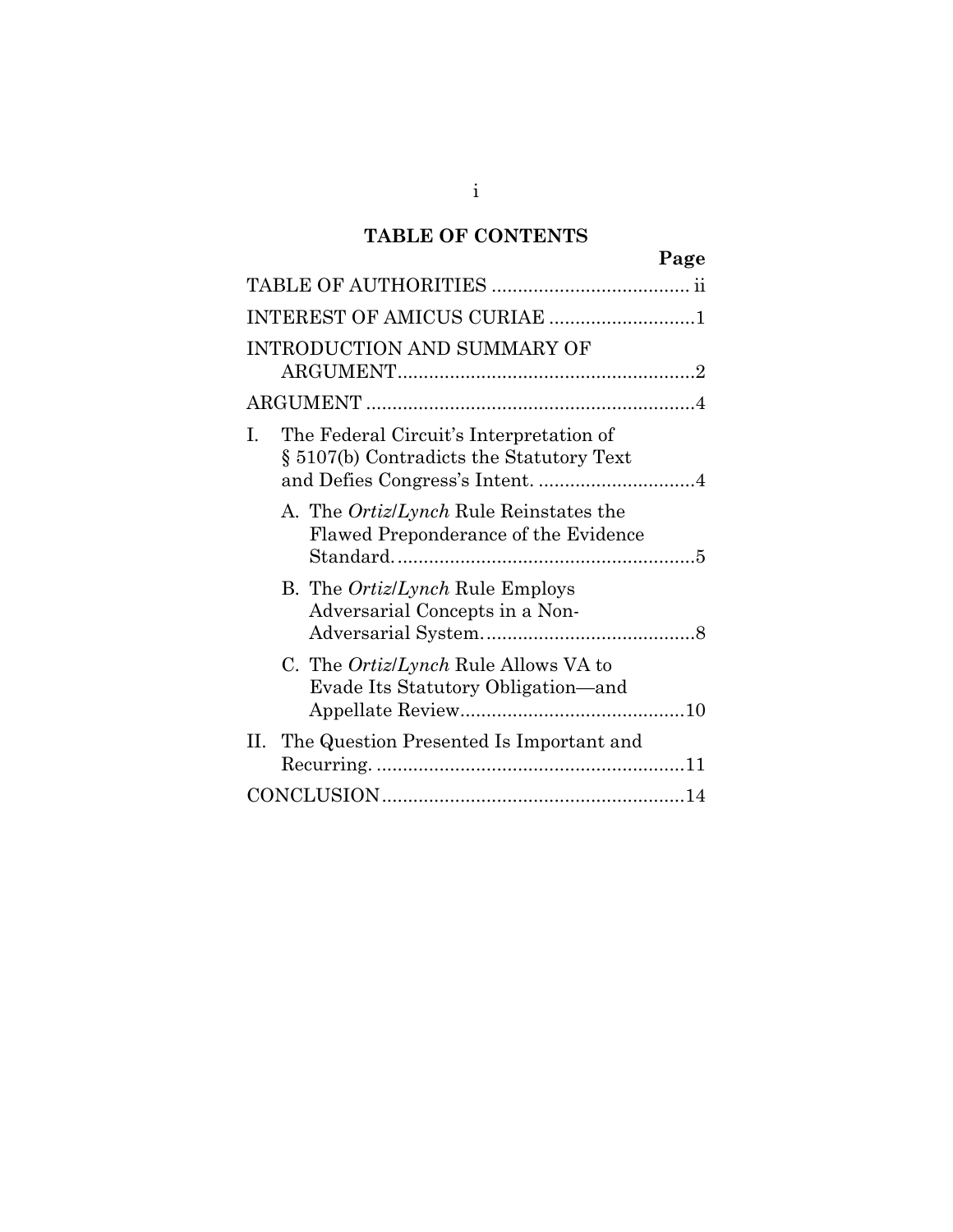# **TABLE OF AUTHORITIES**

# **Page(s)**

## <span id="page-2-0"></span>**Cases**

| Addington v. Texas,                                        |
|------------------------------------------------------------|
| Allentown Mack Sales & Serv., Inc. v. NLRB,                |
| Bowden v. McDonough,<br>No. 21-2992, 2022 WL 1222989 (Vet. |
| Gilbert v. Derwinski,                                      |
| Goldman Sachs Grp., Inc. v. Ark. Tchr.<br>Ret. Sys.,       |
| Herman & MacLean v. Huddleston,                            |
| Hicks v. McDonough,<br>No. 20-8264, 2022 WL 1223015 (Vet.  |
| Lego v. Twomey,                                            |
| Medina v. California,                                      |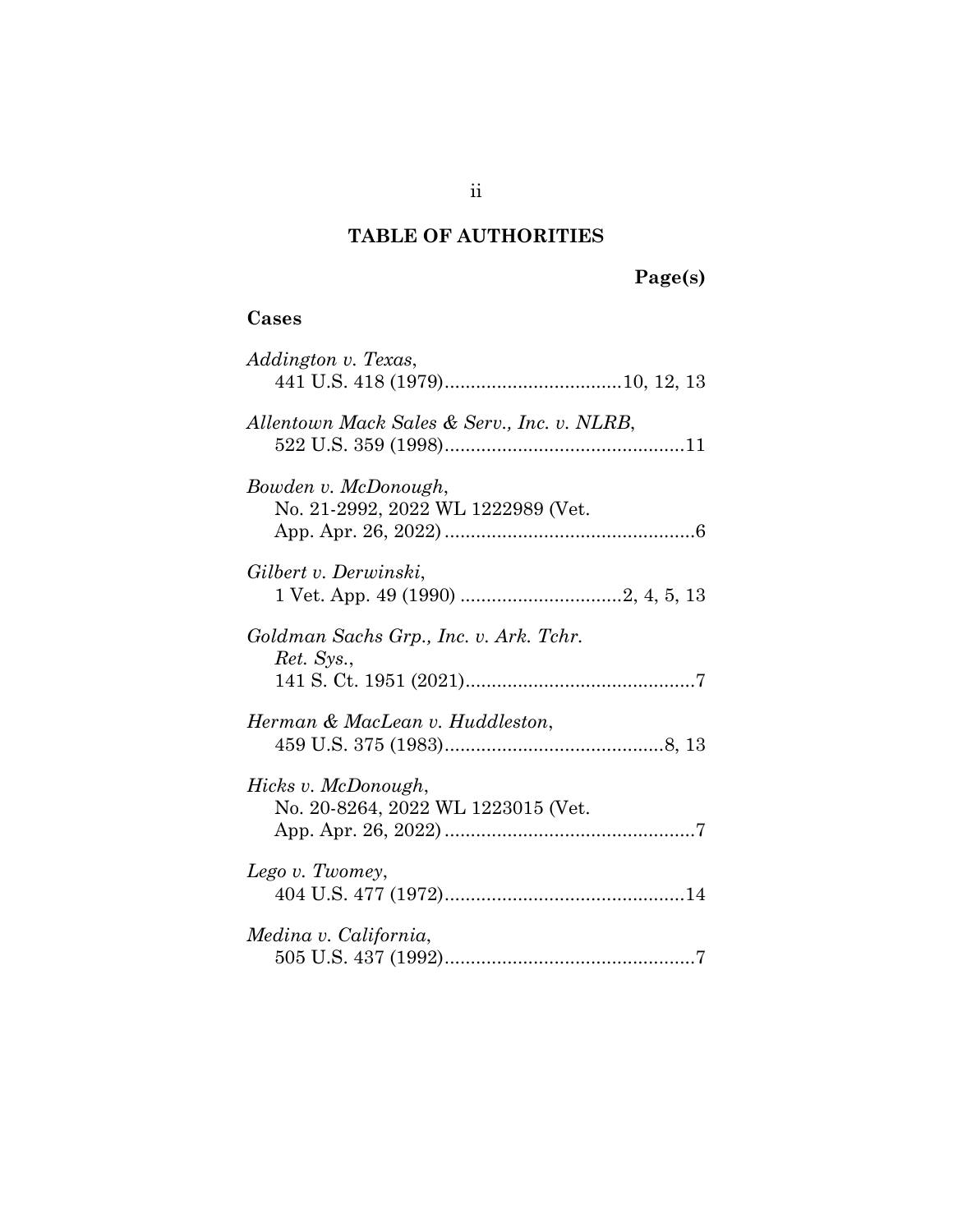| Ortiz v. Principi,                                            |
|---------------------------------------------------------------|
| Procopio v. Wilkie,<br>913 F.3d 1371 (Fed. Cir. 2019)13       |
| Sansbury v. McDonough,<br>No. 20-8639, 2022 WL 1078537 (Vet.  |
| Santosky v. Kramer,                                           |
| Shinseki v. Sanders,                                          |
| Stevenson v. McDonough,<br>No. 20-6985, 2022 WL 1202742 (Vet. |
| Turner v. McDonough,<br>No. 21-0914, 2022 WL 1014149 (Vet.    |
| <i>Walters v. Nat'l Ass'n of Radiation Survivors,</i>         |
| Watkins v. McDonough,<br>No. 20-5640, 2022 WL 593627 (Vet.    |
| In re Winship,                                                |

iii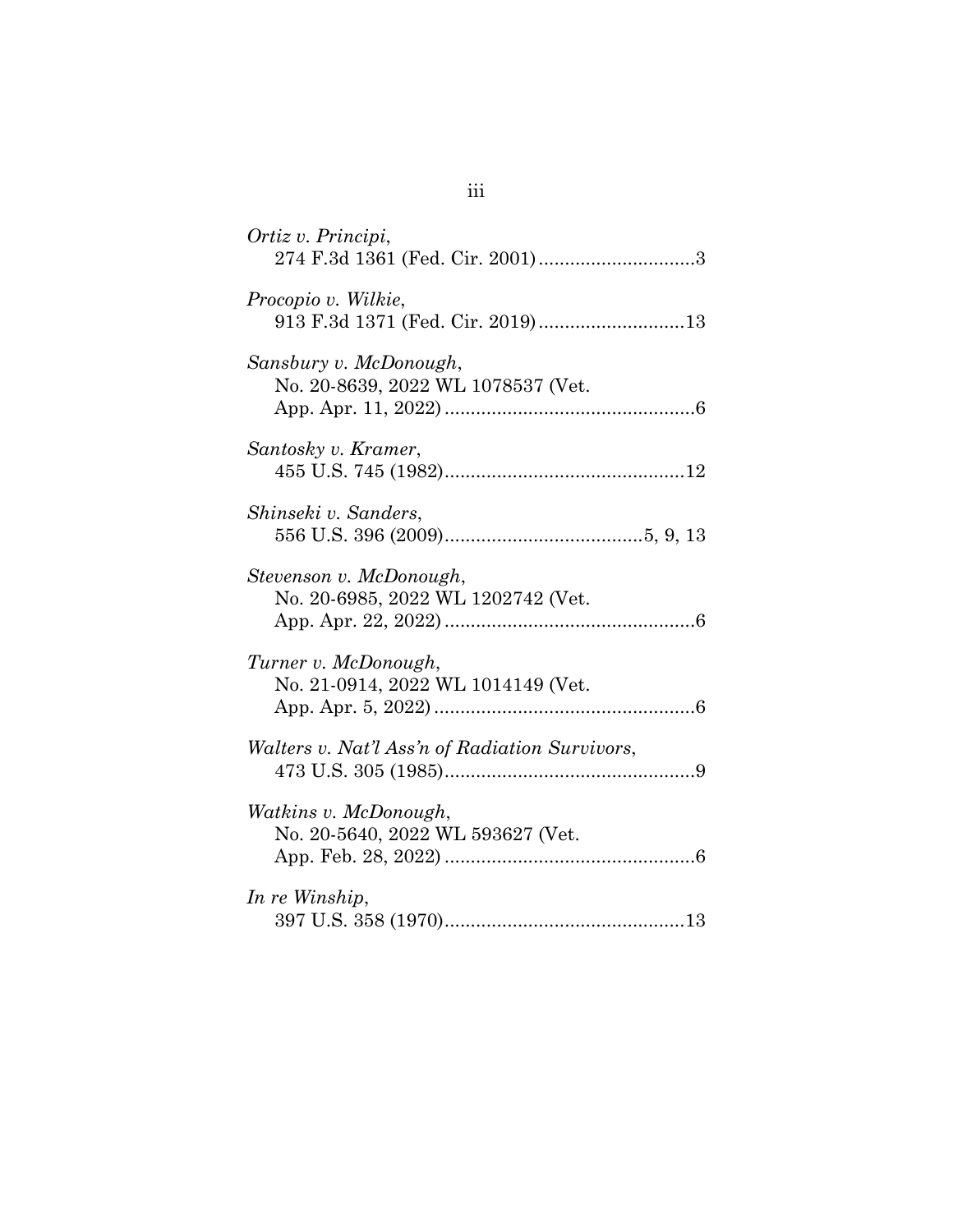## **Statutes**

| 38 U.S.C. § 5107(b) 1, 2, 3, 4, 5, 6, 8, 10, 11, 12, 13 |  |
|---------------------------------------------------------|--|
|                                                         |  |
|                                                         |  |

# **Rules and Regulations**

# **Other Authorities**

| U.S. Dep't of Veterans Affairs, Board of |  |
|------------------------------------------|--|
| Veterans' Appeals, Annual Report –       |  |
| $FixedYear$ (FY) 2021,                   |  |
|                                          |  |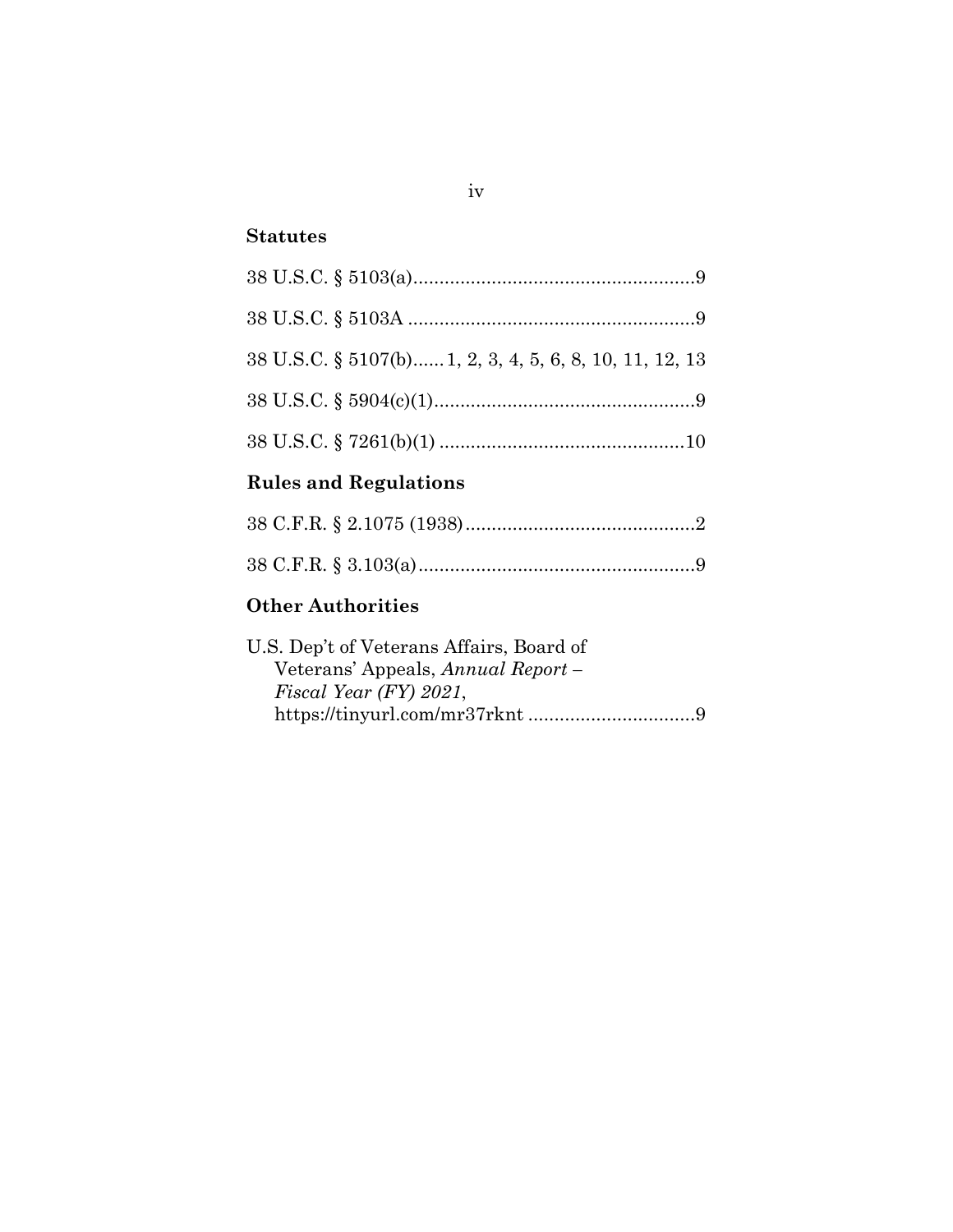#### **INTEREST OF AMICUS CURIAE[1](#page-5-2)**

<span id="page-5-0"></span>Military-Veterans Advocacy Inc. (MVA) is a nonprofit organization that litigates and advocates on behalf of service members and veterans. Established in 2012 in Slidell, Louisiana, MVA educates and trains service members and veterans concerning rights and benefits, represents veterans contesting the improper denial of benefits, and advocates for legislation to protect and expand service members' and veterans' rights and benefits. It also provides continuing legal education to attorneys practicing in the field of veterans' and service members' rights and benefits.

<span id="page-5-1"></span>This case involves a question that has the potential to affect every individual seeking veterans' benefits from the Department of Veterans Affairs: the proper application of the benefit-of-the-doubt rule, which privileges the claimant when the evidence on any material issue is in "approximate balance." 38 U.S.C. § 5107(b). That principle recognizes the difficulty that veterans face in proving matters that can be fraught with both historical and medical uncertainty. It embodies the non-adversarial, pro-claimant nature of the veterans' benefits system. And it reflects a societal judgment that it is better to err on the side of providing benefits to those who sacrificed their own interests on behalf of the nation. Under the Federal

<span id="page-5-2"></span><sup>1</sup> The parties have consented to the filing of this amicus brief. No counsel for a party authored the brief in whole or in part. No party, counsel for a party, or any person other than amici and their counsel made a monetary contribution intended to fund the preparation or submission of the brief.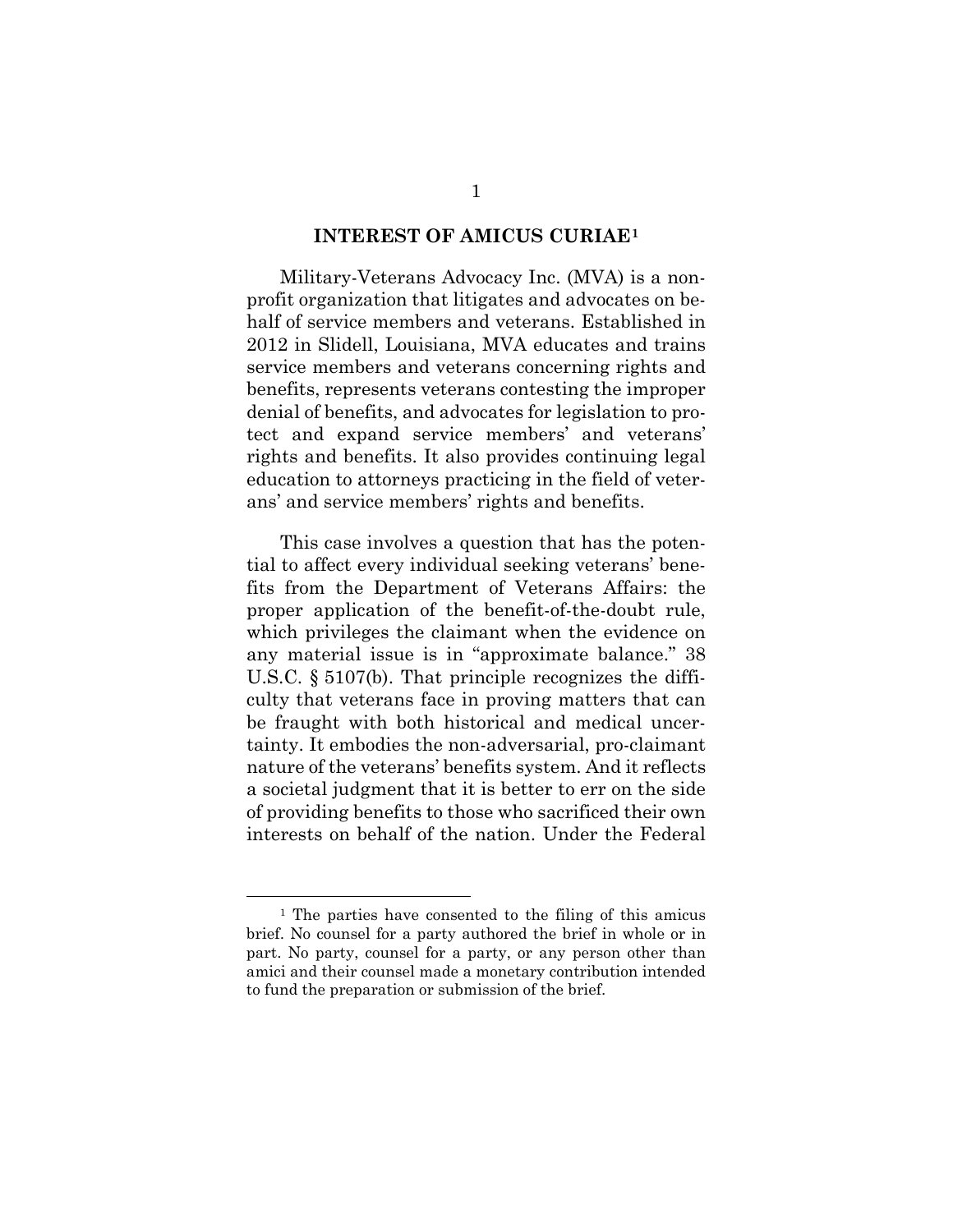<span id="page-6-2"></span>Circuit's interpretation of § 5107(b), however, that societal judgment is not being given meaningful effect. MVA has an interest in seeing that the statute is interpreted and applied consistent with its text, with the intent of Congress, and with the pro-veteran purpose behind it.

### <span id="page-6-3"></span><span id="page-6-0"></span>**INTRODUCTION AND SUMMARY OF ARGUMENT**

<span id="page-6-1"></span>When the evidence on any issue material to a veteran's claim for benefits is mixed, "[b]y tradition and by statute, the benefit of the doubt belongs to the veteran." *Gilbert v. Derwinski*, 1 Vet. App. 49, 54 (1990). This principle dates to the post-Civil War era. *Id.* at 55. It has been codified in VA's regulations since before World War II. *See, e.g.*, 38 C.F.R. § 2.1075 (1938) (citing "general policy of resolving all reasonable doubts in favor of the claimant"). And, since 1988, it has been embodied in the statutes governing VA's adjudication of claims. The current statute provides: "When there is an approximate balance of positive and negative evidence regarding any issue material to the determination of a matter, the Secretary shall give the benefit of the doubt to the claimant." 38 U.S.C. § 5107(b).

Petitioner Joe Lynch, like countless veterans before him, provided VA with evidence supporting his claim to benefits—in this case, an increased rating for his disabling post-traumatic stress incurred as a result of his service in the United States Marine Corps. But Mr. Lynch wasn't given the benefit of the doubt. For more than twenty years, the Federal Circuit has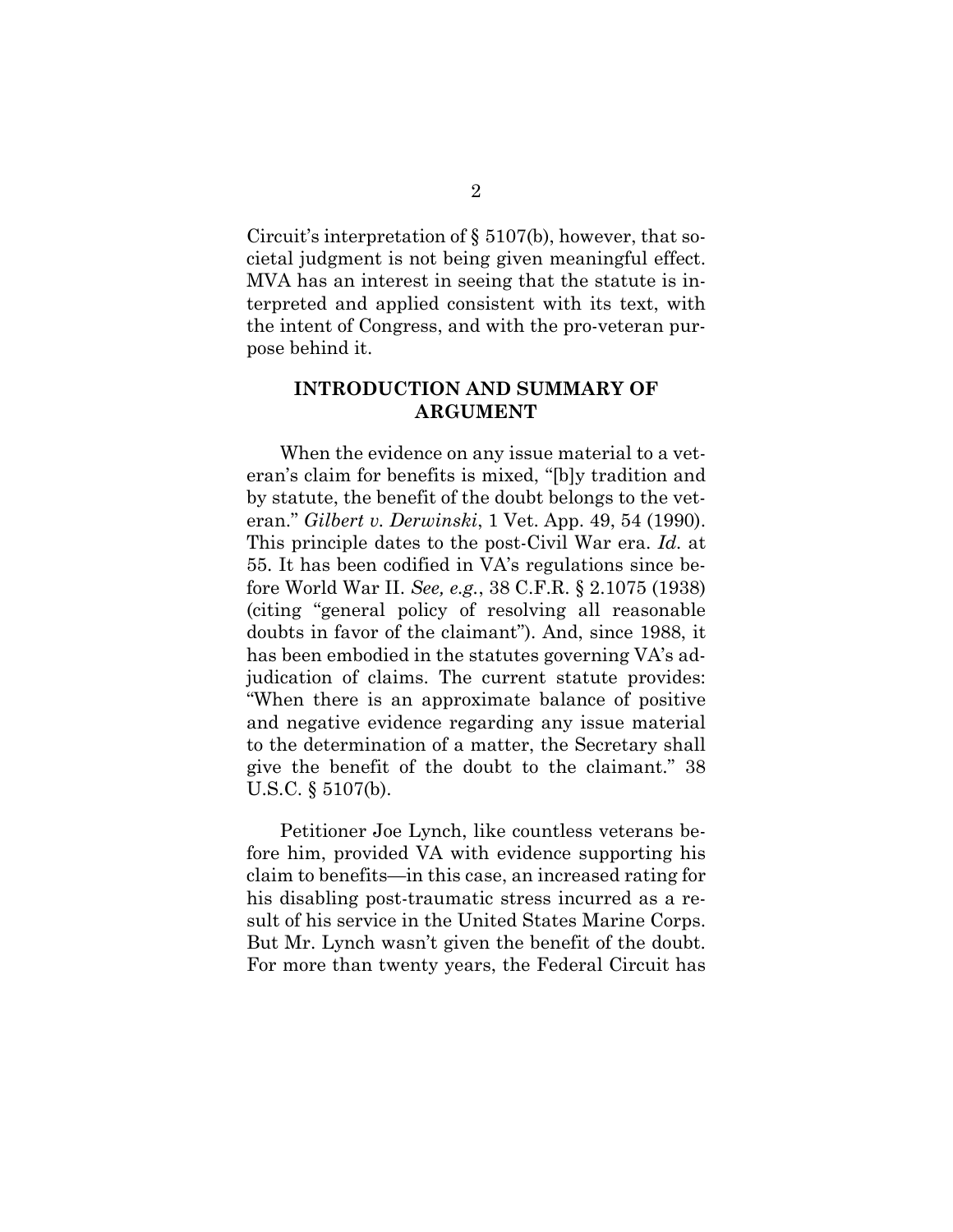afforded veteran claimants less than the full benefit assured to them by the statute.

<span id="page-7-1"></span><span id="page-7-0"></span>VA and the Veterans Court applied the precedent set by *Ortiz v. Principi*, 274 F.3d 1361 (Fed. Cir. 2001), denying Mr. Lynch the benefit of § 5107(b) by finding a preponderance of evidence against his claim. Pet. App. 45a, 56a-57a. A divided panel of the Federal Circuit affirmed this holding. Judge Dyk "dissent[ed] from the majority's conclusion that the preponderance standard is consistent with the statute." Pet. App. 33a. As he recognized, that standard "restricts the benefit-of-the-doubt rule to cases in which there is close to an evidentiary tie"—a higher bar than the "approximate balance" provided for in the statute. Pet. App. 33a.

The en banc Federal Circuit granted review on this question, but it failed to fix the problem. The en banc majority stated that it was "depart[ing] from *Ortiz*'s 'preponderance of the evidence' language." Pet. App. 11a. But it simultaneously reinstated the substance of the preponderance standard, permitting VA to deny the benefit of the doubt if the factfinder deems the evidence persuasive. The only standard of persuasion the majority endorsed was the very same one announced in *Ortiz*—persuasion by a preponderance of the evidence. Pet. App. 11a. Indeed, the majority took pains to emphasize that *Ortiz* "w[as] not wrongly decided" and that VA in this case had not erred by applying the preponderance standard. Pet. App. 12a.

Judge Reyna, joined by two other judges, dissented from this aspect of the en banc ruling. Pet.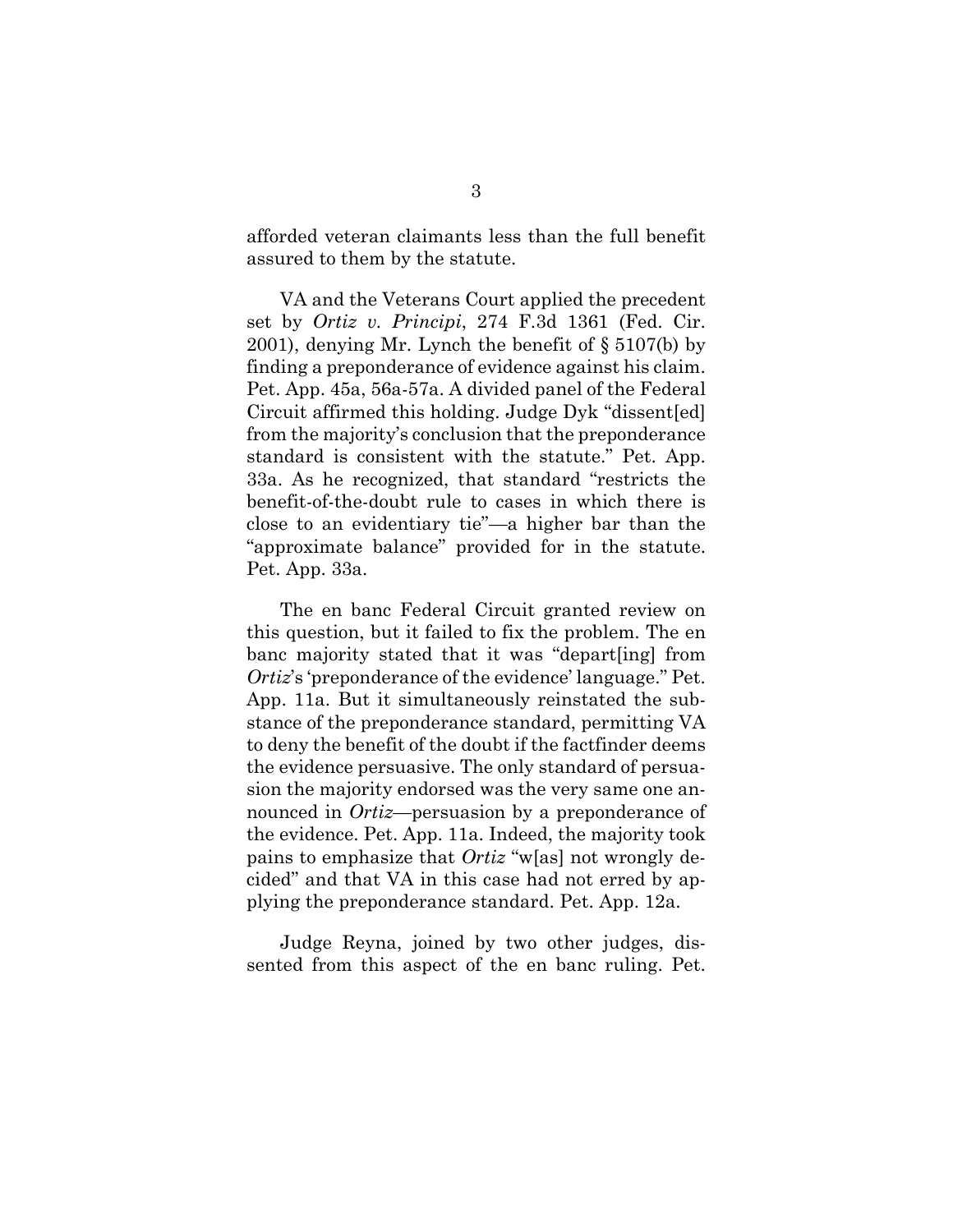<span id="page-8-3"></span>App. 14a. As he recognized, the majority's "'persuasive evidence' standard" was simply *Ortiz* by another name. Pet. App. 14a. As Judge Reyna also recognized, "[t]he words of the statute are no mystery." Pet. App. 16a. Section 5107(b) does not impose a "preponderance" standard, a "persuasive" standard, or any other magic words that VA adjudicators can recite to absolve themselves of faithfully applying the benefit-ofthe-doubt rule. But that is exactly what the Federal Circuit's contra-statutory test allows.

In the wake of *Lynch*, VA and the Veterans Court are doing exactly what they did under *Ortiz*: denying veterans the benefit of the doubt in mixed-evidence cases based on nothing more than a bare recitation that a preponderance of evidence is against the veteran. That practice is at odds with the statute, at odds with the intended non-adversarial nature of the veterans' benefits system, and at odds with the longstanding principle that those who "have borne the battle" on our nation's behalf deserve the benefit of the doubt from their government. This Court's intervention is necessary.

#### **ARGUMENT**

### <span id="page-8-1"></span><span id="page-8-0"></span>**I. The Federal Circuit's Interpretation of § 5107(b) Contradicts the Statutory Text and Defies Congress's Intent.**

<span id="page-8-2"></span>Consistent with the uniquely non-adversarial character of the veterans' benefits system, § 5107(b) is meant to provide "[a] unique standard of proof," unlike the standards that apply in criminal and civil litigation. *Gilbert*, 1 Vet. App. at 53-54. The evidentiary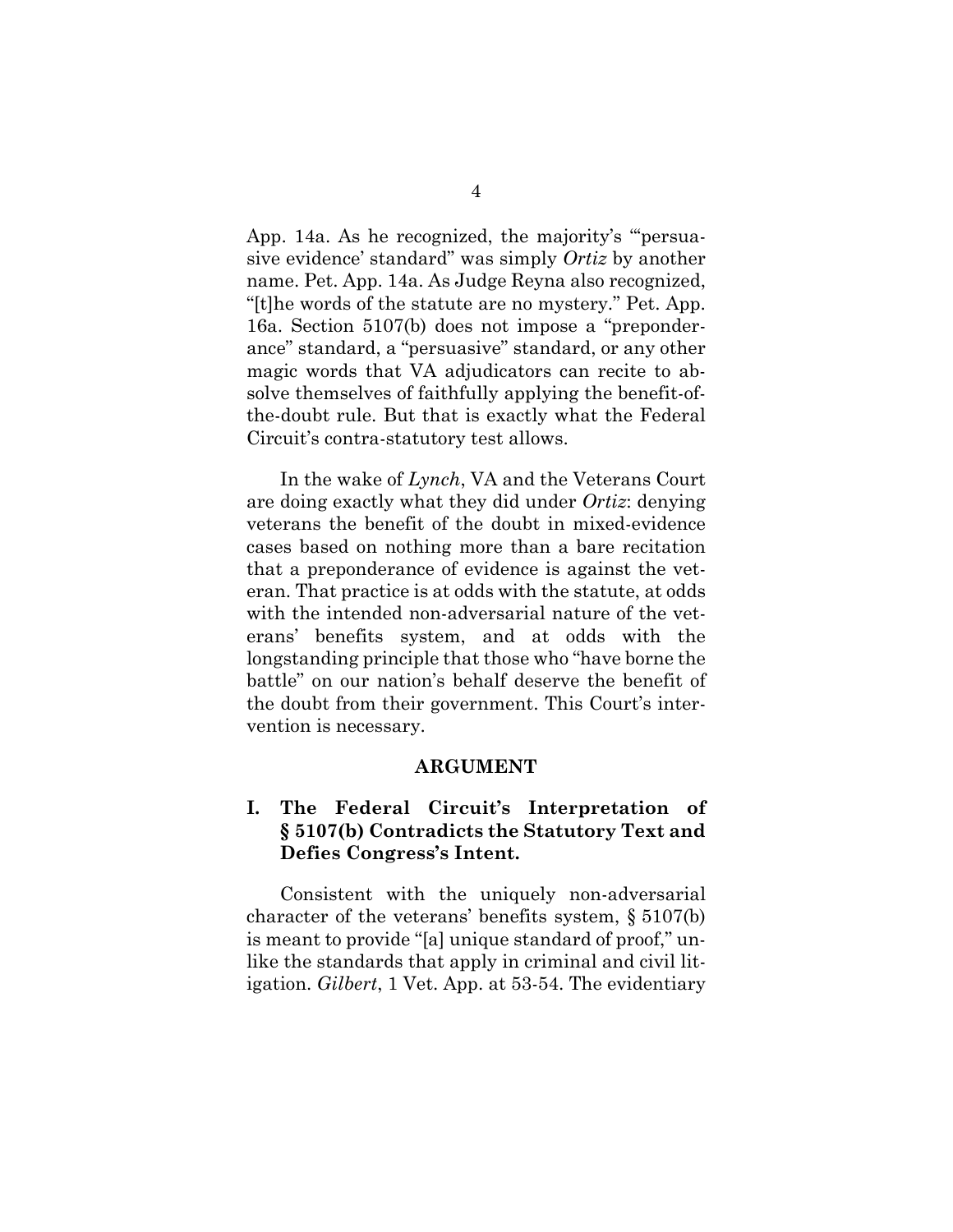<span id="page-9-1"></span>threshold contemplated by the "approximate balance" language is "at the farthest end of the spectrum, beyond even the 'fair preponderance' standard." *Id.* at 54. Through this unique statutory standard, Congress has "place[d] a thumb on the scale in the veteran's favor." *Shinseki v. Sanders*, 556 U.S. 396, 416 (2009) (Souter, J., dissenting).

<span id="page-9-2"></span>The Federal Circuit's *Ortiz*/*Lynch* rule takes the thumb off the scale and replaces it with a feather. By allowing VA factfinders to deny the benefit of the doubt if the persuasive effect of the evidence against the veteran tips the scales only ever so slightly, the *Ortiz*/*Lynch* rule denies veterans the benefit of the doubt in cases where the evidence is nonetheless "approximately balanced." It improperly imports a standard developed for the adversarial context of civil litigation into what is meant to be a non-adversarial system—and one in which most claimants are unrepresented by legal counsel. And, as Judge Reyna's dissent recognized, it allows VA to evade appellate review of its application of  $\S 5107(b)$  by simply concluding in every close case that the agency is "persuaded" to deny the claim.

### <span id="page-9-3"></span><span id="page-9-0"></span>**A. The** *Ortiz***/***Lynch* **Rule Reinstates the Flawed Preponderance of the Evidence Standard.**

While purporting to fix any "confusion" created by *Ortiz*, the *Lynch* en banc majority in fact perpetuated it. Pet. App. 11a. The majority's interpretation of § 5107(b) denies the veteran the benefit of the doubt on an issue if the factfinder is "*persuaded* by the evidence to make a particular finding." Pet. App. 11a.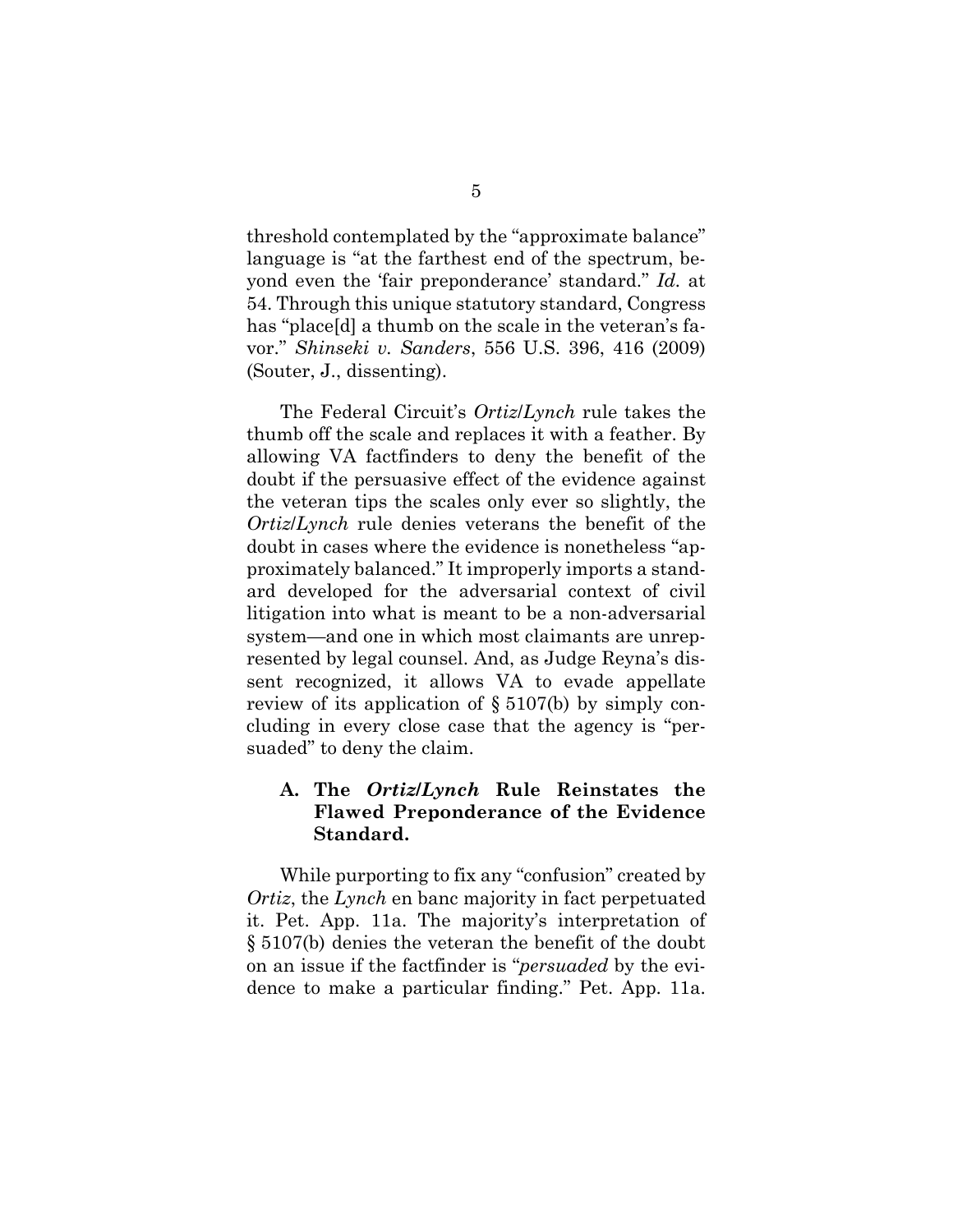But that formulation fails to answer the critical question—what standard must the factfinder apply to judge whether he or she has been sufficiently persuaded? The only one apparently embraced by the *Lynch* majority is the same one adopted long ago in *Ortiz*: the factfinder is persuaded if a preponderance of the evidence is against the veteran.

<span id="page-10-5"></span><span id="page-10-4"></span><span id="page-10-3"></span><span id="page-10-2"></span><span id="page-10-1"></span><span id="page-10-0"></span>That is certainly how the Secretary has interpreted *Lynch*. He has taken the position before the Veterans Court that, under *Lynch*, when "the Board determine[s] … that the preponderant evidence weigh[s] against the claim, it necessarily has determined that the evidence is not nearly equal and the benefit of the doubt rule has no application." *Sansbury v. McDonough*, No. 20-8639, 2022 WL 1078537, at \*10 (Vet. App. Apr. 11, 2022) (quoting Secretary's brief). And the Veterans Court has accepted this interpretation of *Lynch*. In *Sansbury* and many other cases, it has approved of the Board's decision to deny the benefit-of-the-doubt rule based on a mere finding that the preponderance of the evidence is against the veteran's claim. *Id.* at \*12; *see also, e.g.*, *Bowden v. McDonough*, No. 21-2992, 2022 WL 1222989, at \*4-5 (Vet. App. Apr. 26, 2022) (affirming based on Board's finding of a preponderance of evidence against the claim); *Stevenson v. McDonough*, No. 20-6985, 2022 WL 1202742, at \*4 (Vet. App. Apr. 22, 2022) (rejecting § 5107(b) argument because "the Board specifically found that the preponderance of the evidence was against the claim"); *Turner v. McDonough*, No. 21-0914, 2022 WL 1014149, at \*5 (Vet. App. Apr. 5, 2022) (affirming based on Board's finding of a preponderance of evidence against the claim); *Watkins v. McDonough*, No. 20-5640, 2022 WL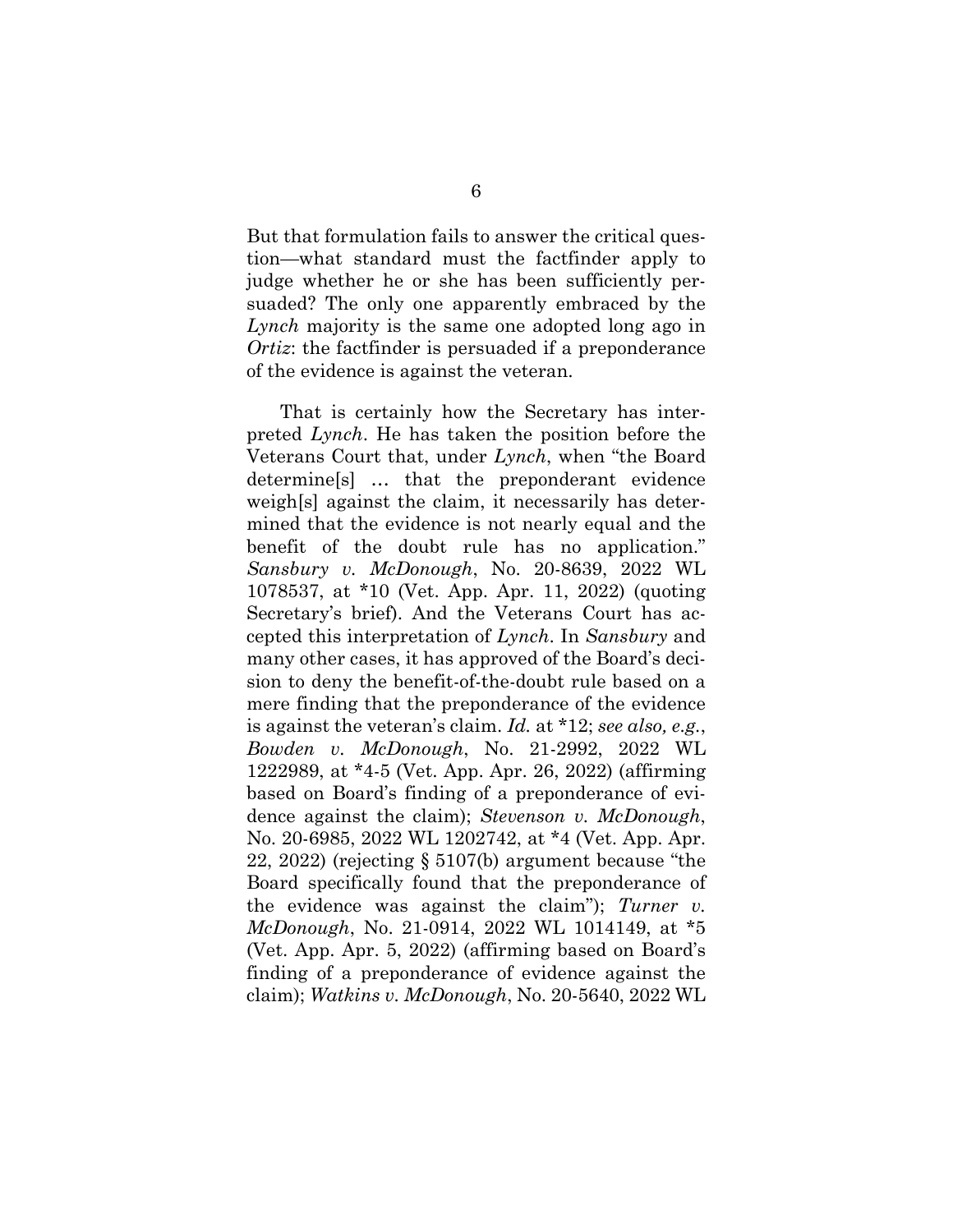593627, at \*4 (Vet. App. Feb. 28, 2022) (Board properly denied benefit of the doubt where it "found that the preponderance of the evidence was against a finding" for the veteran).[2](#page-11-3)

This is not an unfair reading of *Lynch*. Indeed, the *Lynch* majority expressly approved of *Ortiz*'s preponderance formulation. Pet. App. 11a (equating preponderance with persuasion). And its only expressed concern about that formulation was that it might be misunderstood to equate a preponderance standard with "the concept of equipoise." Pet. App. 11a. As Petitioner correctly notes (at 18 n.13), "[t]his purported *confusion* is of the majority's own making." The preponderance standard is not an equipoise standard. On the contrary, when the evidence is in equipoise—that is, when it is evenly balanced—then a party bearing the burden of proof has failed to show a preponderance of evidence in his favor. That is why this Court has repeatedly explained that the allocation of a preponderance burden on one party or the other has effect "only when the court finds the evidence in equipoise—a situation that should rarely arise." *Goldman Sachs Grp., Inc. v. Ark. Tchr. Ret. Sys.*, 141 S. Ct. 1951, 1963 (2021); *accord Medina v. California*, 505 U.S. 437, 449 (1992). Anything beyond a perfect balance—even so much as a "peppercorn" of evidence—will suffice to constitute a preponderance of

<span id="page-11-3"></span><span id="page-11-2"></span><span id="page-11-1"></span><span id="page-11-0"></span><sup>2</sup> Even more troubling, as Petitioner notes (at 5 n.6), VA's internal adjudication manual retains the "equipoise" standard that the *Lynch* majority plainly rejected. So, too, have some Veterans Court decisions. *See, e.g.*, *Hicks v. McDonough*, No. 20- 8264, 2022 WL 1223015, at \*4 (Vet. App. Apr. 26, 2022).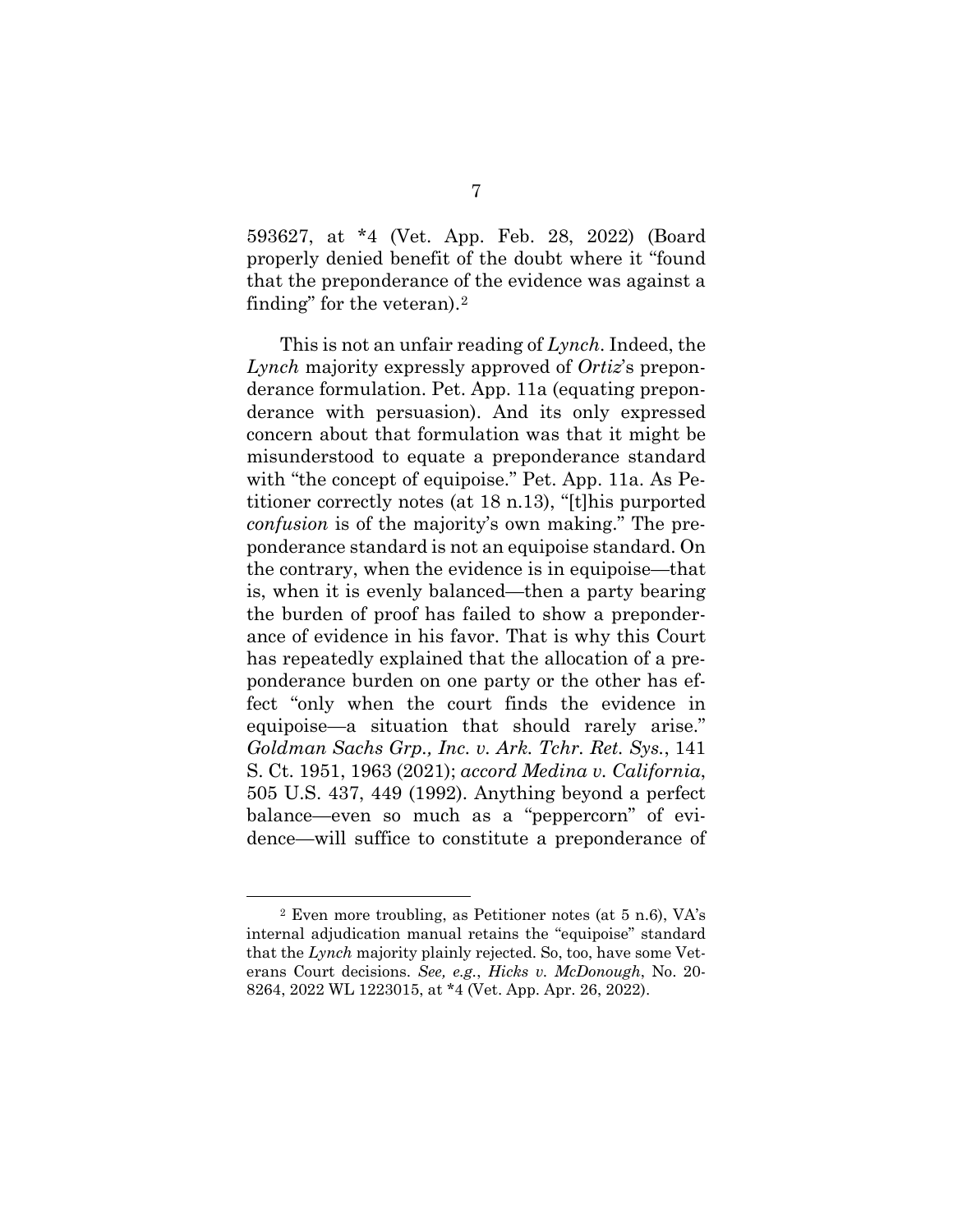<span id="page-12-1"></span>the evidence. Pet. App. 33a; *see, e.g.*, *Herman & Mac-Lean v. Huddleston*, 459 U.S. 375, 390 (1983) (preponderance standard requires proof only that something is "more likely than not").

<span id="page-12-2"></span>And therein lies the problem with the *Ortiz*/*Lynch*  rule. A peppercorn does not tip the scale so far as to take it out of "approximate balance" for purposes of § 5107(b). Had Congress wanted to impose a preponderance standard on VA to defeat a veteran's claim, it certainly could have done so. Instead, Congress chose the words "approximate balance." By allowing a mere preponderance of evidence to defeat the benefit-ofthe-doubt rule, the *Ortiz*/*Lynch* rule deprives Congress's statute of virtually any pro-veteran effect. If there is just enough evidence on an issue to tip the scales ever so slightly against the veteran the benefitof-the-doubt rule will not apply, and the issue will be decided against the veteran. The only "doubt" that can be resolved in favor of the veteran is uncertainty about which way to tip an evenly balanced scale. That is not what Congress intended, and it is not what the Federal Circuit en banc majority claimed to want. *See*  Pet. App. 11a. But it is the regime mandated by the *Ortiz*/*Lynch* rule.

### <span id="page-12-0"></span>**B. The** *Ortiz***/***Lynch* **Rule Employs Adversarial Concepts in a Non-Adversarial System.**

Not only does the *Ortiz*/*Lynch* rule fail to give effect to Congress's words. It fails to recognize the unique nature of the veterans' benefits system as a whole. As this Court has explained, "the process prescribed by Congress for obtaining disability benefits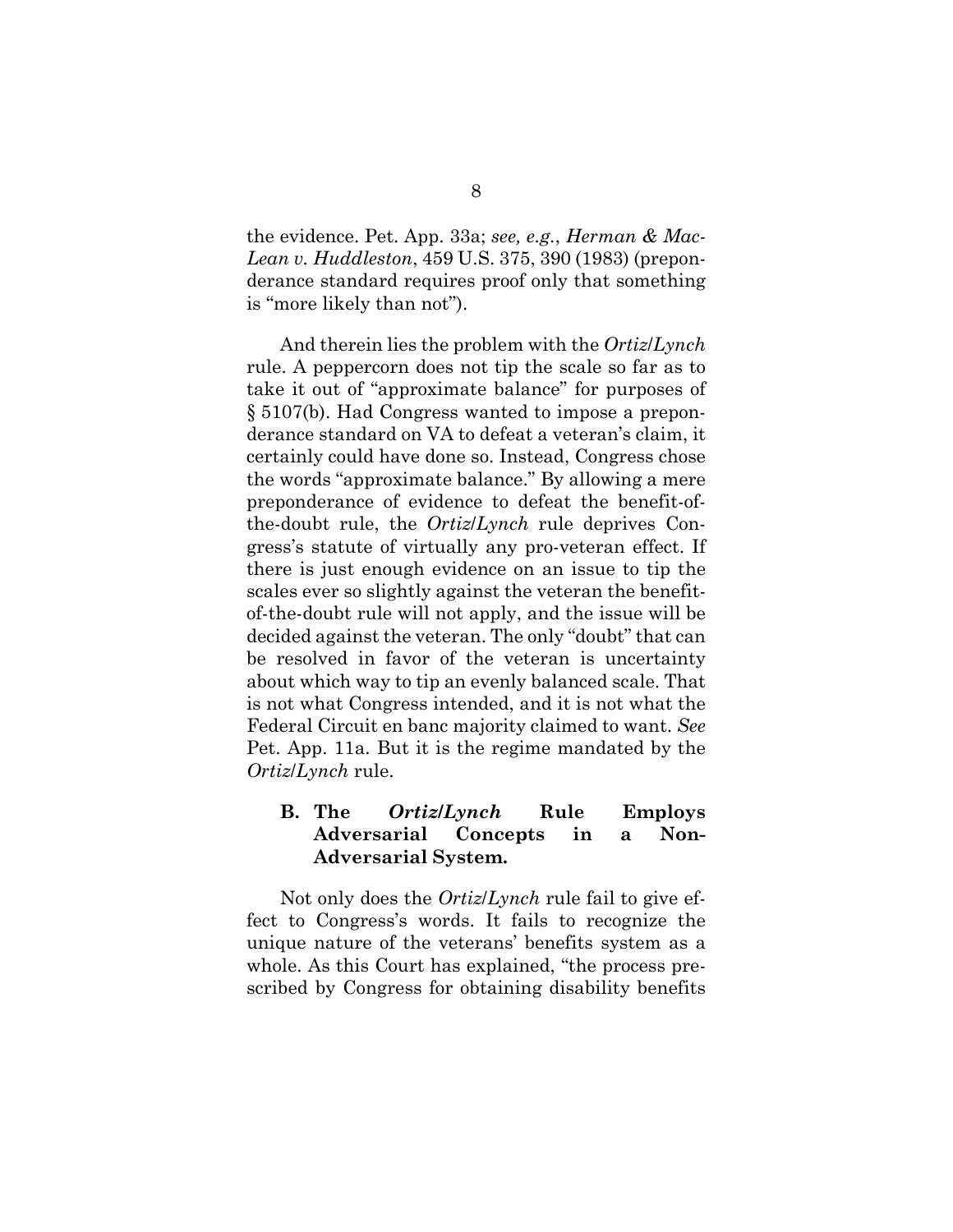<span id="page-13-1"></span><span id="page-13-0"></span>does not contemplate the adversary mode of dispute resolution utilized by courts in this country." *Walters v. Nat'l Ass'n of Radiation Survivors*, 473 U.S. 305, 309 (1985); *see also Sanders*, 556 U.S. at 412 (VA "adjudicatory process is not truly adversarial"). It is wholly unlike civil litigation—even civil litigation involving the government. There are no statutes of limitations, no formal res judicata effects, no rules of evidence. *See Walters*, 473 U.S. at 309-10. And claimants are forbidden from paying a lawyer to help them at the original claim stage. 38 U.S.C.  $\S 5904(c)(1)$ . Even at the Board level, less than one quarter of claimants are represented by legal counsel. *See* U.S. Dep't of Veterans Affairs, Board of Veterans' Appeals, *Annual Report – Fiscal Year (FY) 2021* at 39, https://tinyurl.com/mr37rknt.

<span id="page-13-5"></span><span id="page-13-3"></span>Simply put, this system is not intended to function like a court. It is intended "to function throughout with a high degree of informality and solicitude for the claimant." *Walters*, 473 U.S. at 311. And agency adjudicators are not intended to function as a judge or jury. They are not merely neutral arbiters of evidence but are commanded by statute to assist the claimant in obtaining and developing evidence to support the claim. 38 U.S.C. §§ 5103(a), 5103A. And they are obligated by regulation to "render a decision which grants every benefit that can be supported in law." 38 C.F.R. § 3.103(a).

<span id="page-13-4"></span><span id="page-13-2"></span>A standard of proof developed in the context of litigation—where parties are truly adversaries, where rules of discovery and evidence constrain the record, and where the factfinders are emphatically *not* obligated to favor either side—makes no sense in this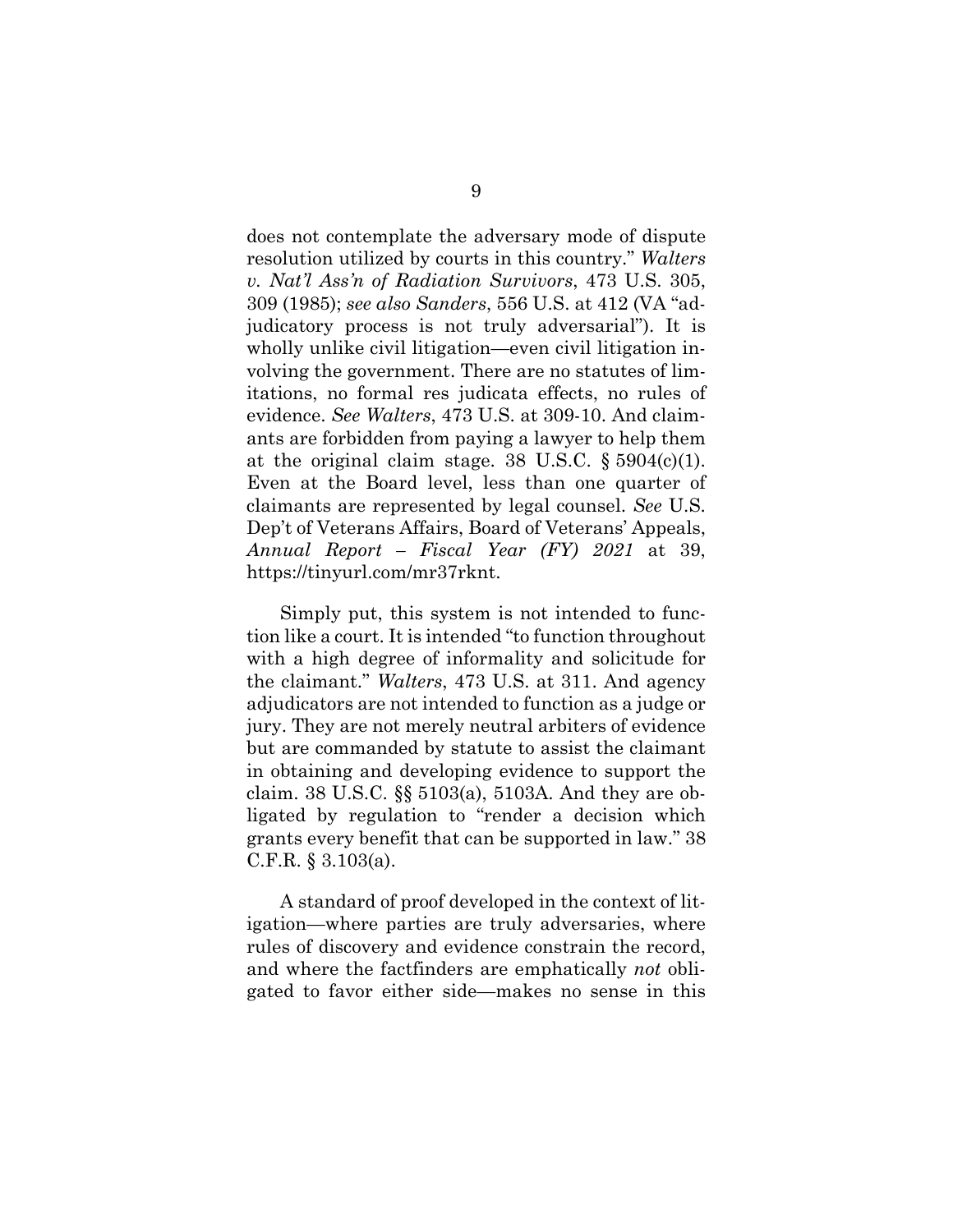<span id="page-14-1"></span>non-adversarial context. It is particularly incongruous to employ a standard that requires opposing parties to "share the risk of error in roughly equal fashion." *Addington v. Texas*, 441 U.S. 418, 423 (1979); *see infra* Part II. The veteran is not supposed to share any "risk" with the government. He is supposed to receive "the benefit of the doubt." 38 U.S.C.  $§ 5107(b).$ 

### <span id="page-14-2"></span><span id="page-14-0"></span>**C. The** *Ortiz***/***Lynch* **Rule Allows VA to Evade Its Statutory Obligation—and Appellate Review.**

The *Ortiz*/*Lynch* rule is also problematic because it allows VA to essentially ignore § 5107(b)—and to do so in a way that prevents effective appellate review of whether the agency is abiding by the statute. Judge Reyna identified the problem: "if the VA internally recognizes the evidence is close but finds in the end that the evidence 'persuasively' precludes the veteran's claim, the VA does not need to disclose that the evidence may have been 'close.'" Pet. App. 15a. VA can simply state that it is persuaded—or that a preponderance of evidence is against the claim. There is, under current Federal Circuit precedent, requirement that the agency recite what evidence is on each side of the proverbial scale.

<span id="page-14-3"></span>The Veterans Court is obligated by statute to "take due account of the Secretary's application of section 5107(b) of this title." 38 U.S.C. § 7261(b)(1). But the Veterans Court (and other reviewing courts) will have difficulty fulfilling that obligation. Pet. App. 15a. Indeed, as the examples above (at 6-7) demonstrate, the Veterans Court is frequently presented with a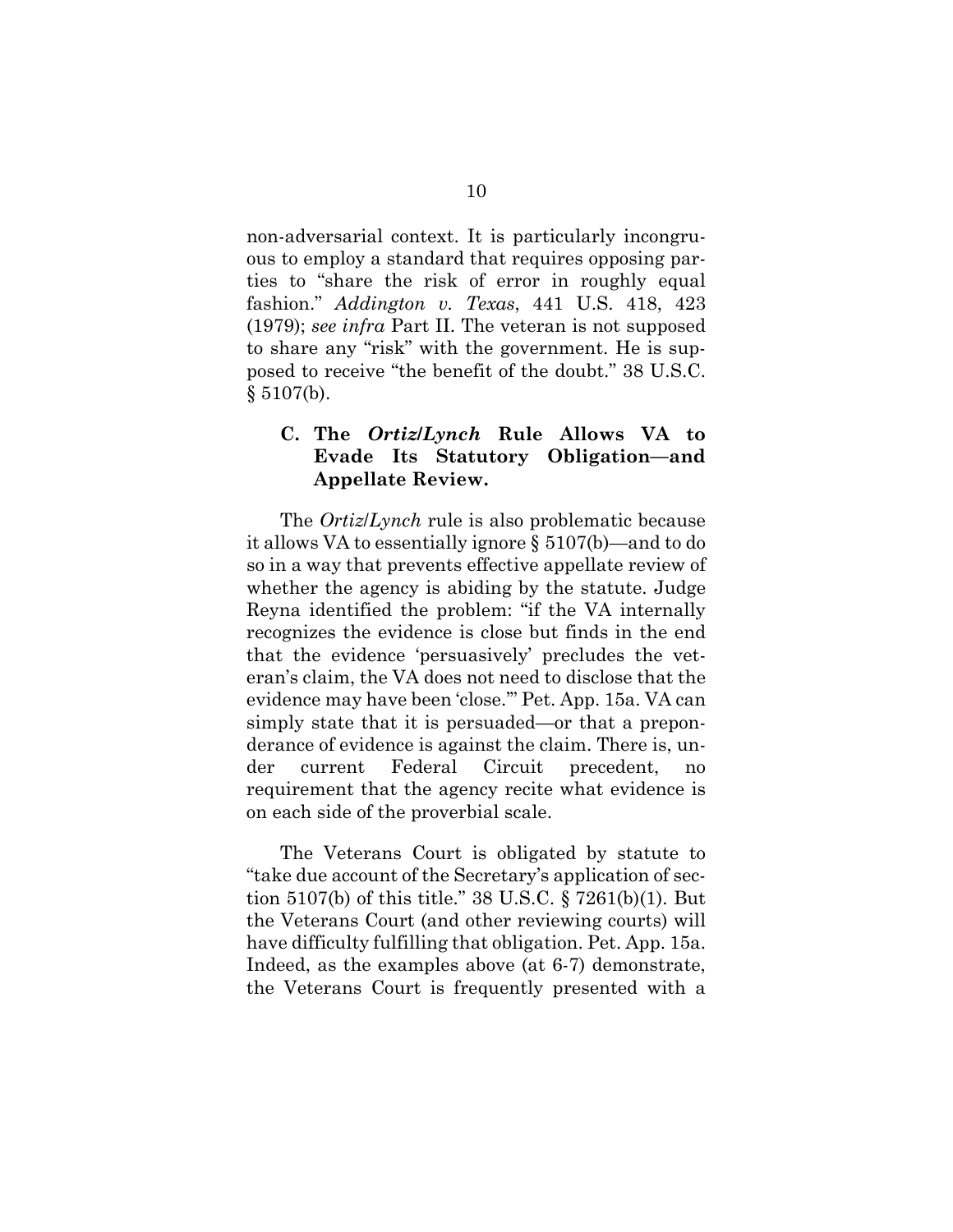<span id="page-15-2"></span>Board decision that does no more than summarize the evidence and conclude that a "preponderance" is against the veteran. The Veterans Court has no way of discerning whether the evidence might in fact have been in "approximate balance" before the agency resolved the dispute against the veteran—and thus no way of judging whether the agency faithfully adhered to § 5107(b). "If revision of the [applicable] standard of proof can be achieved thus subtly and obliquely, it becomes a much more complicated enterprise for a court of appeals to determine whether … the required standard has or has not been met." *Allentown Mack Sales & Serv., Inc. v. NLRB*, 522 U.S. 359, 376 (1998). The pragmatic implications of the *Ortiz*/*Lynch* rule provide further reason for this Court to grant certiorari.

### <span id="page-15-1"></span><span id="page-15-0"></span>**II. The Question Presented Is Important and Recurring.**

If the Federal Circuit's ruling stands, veterans will be denied their rights under the law. That alone is sufficient reason for this Court to grant review. But certiorari is especially warranted given the significant negative impact of the *Ortiz*/*Lynch* doctrine.

That impact is quantitative. The benefit of the doubt rule applies to every "issue material to the determination of a matter" in a claim for benefits. 38 U.S.C. § 5107(b). The interpretation of that rule thus has the potential to affect the resolution of every single claim for veterans' benefits. The numbers bear out that sweeping impact. A Westlaw search of rulings by the Board of Veterans' Appeals—which does not report its decisions by name—reveals more than 20,000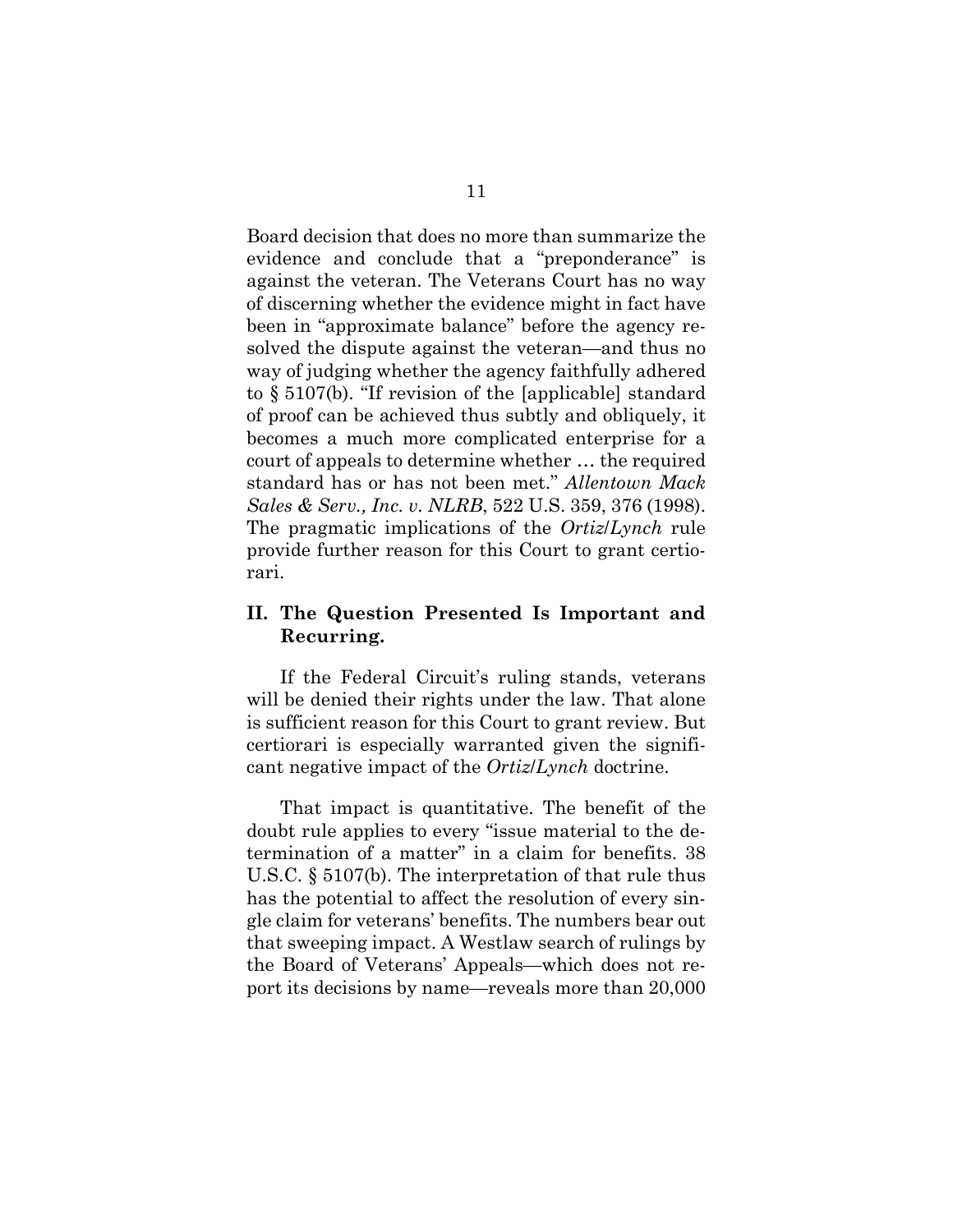<span id="page-16-2"></span>cases citing *Ortiz* in the two decades that it was the leading precedent on § 5107(b). Now, in just the six months since the Federal Circuit's ruling, the Board has cited the en banc *Lynch* opinion more than 900 times.

Each of these thousands of cases represents a veteran (or his widow, or his child) who might have received a different outcome if VA had been abiding by the law that Congress wrote. And each of those individuals deserved a proper consideration of the evidentiary record and whether the scales truly tipped in favor of denying the claim—or whether, as the Federal Circuit's case law allows, the advantage to the government was no more than "a mere peppercorn." Pet. App. 33a. It is impossible to say how many of these claimants would have received the benefit of the doubt under a proper legal standard. But it is possible to correct that standard now and ensure that future claimants' rights are vindicated.

<span id="page-16-1"></span><span id="page-16-0"></span>It is also critical to do so. As this Court has explained, a standard of proof is essentially a judgment about which party should bear the risk of a factfinder getting things wrong in a case with mixed evidence. "The standard serves to allocate the risk of error between the litigants and to indicate the relative importance attached to the ultimate decision." *Addington*, 441 U.S. at 423; *see also Santosky v. Kramer*, 455 U.S. 745, 755 (1982) (selection of standard of proof is a "societal judgment about how the risk of error should be distributed between the litigants").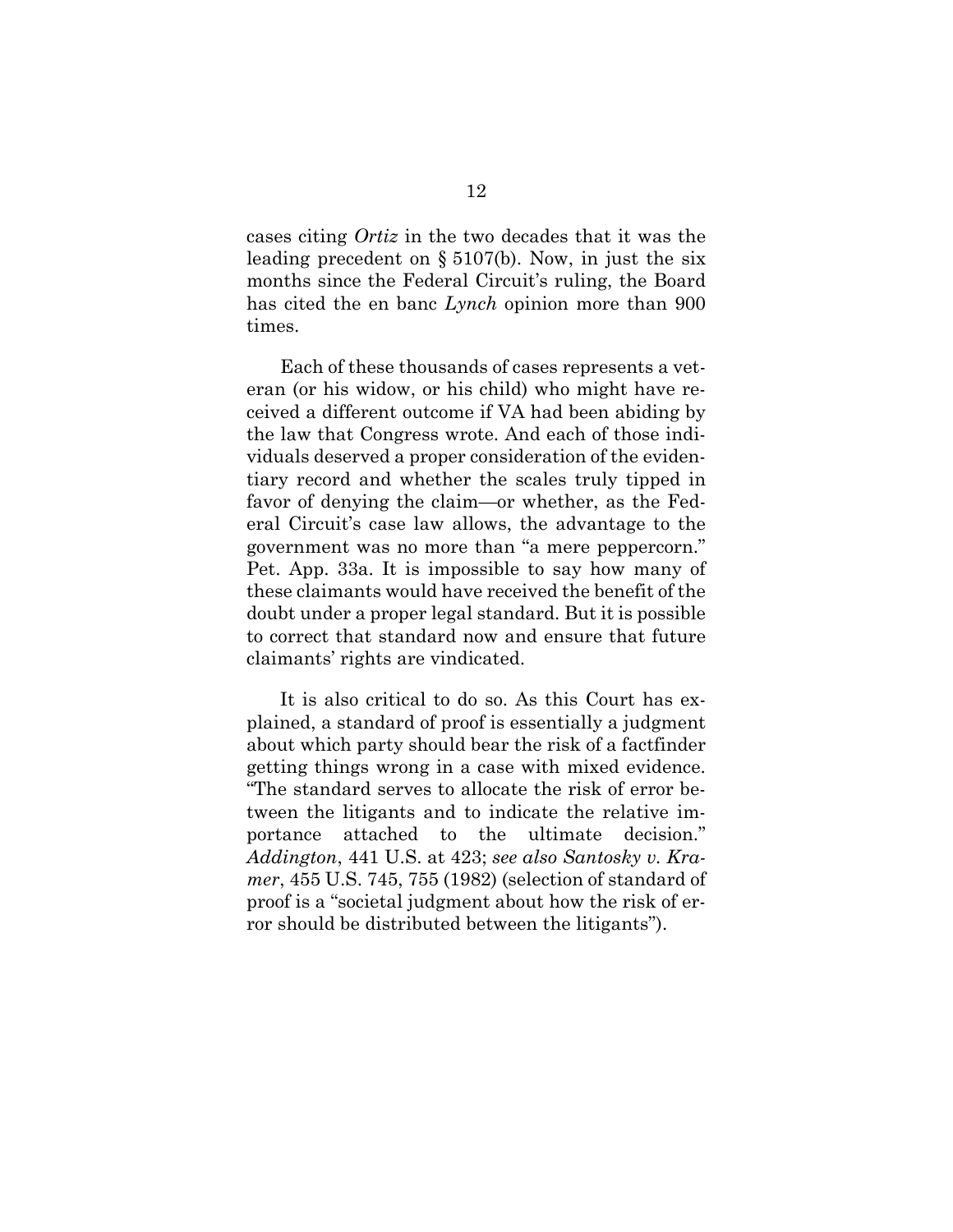<span id="page-17-2"></span><span id="page-17-0"></span>The preponderance standard that the Federal Circuit has endorsed—by name in *Ortiz* and by substance in *Lynch*—is employed when society has a "minimal concern" in the outcome of the dispute. *Addington*, 441 U.S. at 423. It does not "express[] a preference for one side's interests." *Herman & MacLean*, 459 U.S. at 390. Rather, it is used when "we view it as no more serious in general for there to be an erroneous verdict in [one side's] favor than for there to be an erroneous verdict in [the other side's] favor." *In re Winship*, 397 U.S. 358, 371 (1970) (Harlan, J., concurring).

<span id="page-17-6"></span><span id="page-17-5"></span><span id="page-17-4"></span><span id="page-17-3"></span><span id="page-17-1"></span>Enshrining this indifference into veterans law is contrary to the text of  $\S 5107(b)$ , which expressly codifies a preference for the veteran to prevail when evidence on an issue is close. As the Veterans Court once recognized, the intent of the statute is "that society has through legislation *taken upon itself the risk of error*" in veterans-benefits determinations. *Gilbert*, 1 Vet. App. at 54 (emphasis added). A statutory interpretation that shirks the obligation society has assumed is also contrary to the "special solicitude" that Congress (and our country) has for veterans. *Sanders*, 556 U.S. at 412 ("A veteran, after all, has performed an especially important service for the Nation, often at the risk of his or her own life."). Veterans' benefits statutes should be read and applied with an "equitable obligation" in mind, based on the judgment "that those who served their country are entitled to special benefits from a grateful nation." *Procopio v. Wilkie*, 913 F.3d 1371, 1386-87 (Fed. Cir. 2019) (en banc) (O'Malley, J., concurring).